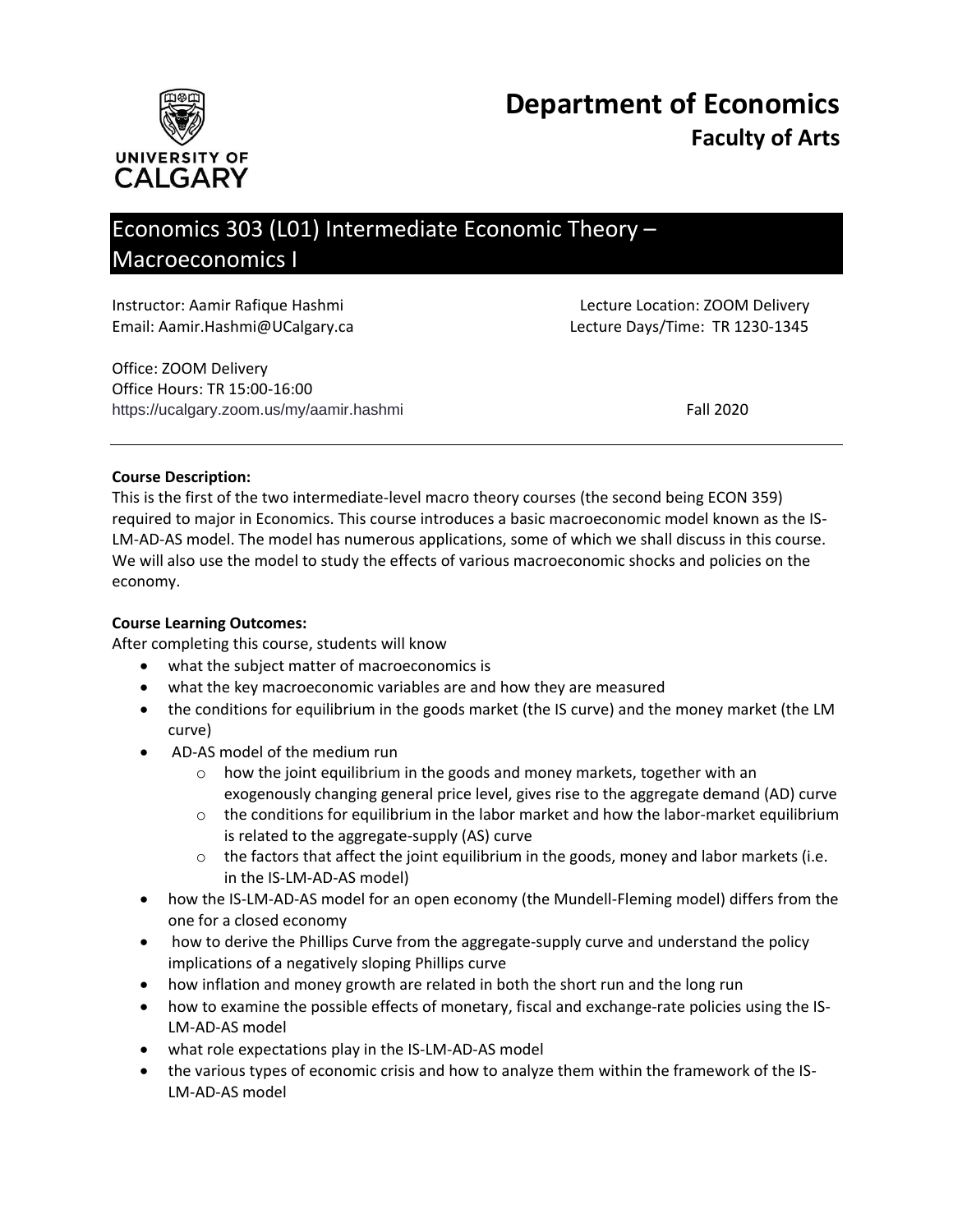#### **Course Outline:**

- 1. The Goods Market (chapter 3)
- 2. Financial Markets (chapter 4)
- 3. Goods and Financial Markets: The IS-LM Model (chapter 5)
- 4. Openness in Goods and Financial Markets (chapter 6)
- 5. The Goods Market in an Open Economy (chapter 7)
- 6. Open-Economy IS-LM Model (chapter 8 and instructor's notes)
- 7. The Labor Market (chapter 9)
- 8. The Basic AD-AS Model (chapter 10)
- 9. The AD-AS Model: Liquidity Trap and Supply Shocks (chapter 11)
- 10. The Phillips Curve (chapter 12)
- 11. Inflation, Economic Growth and Money Growth (chapter 13)

#### **Prerequisites/corequisites:**

*Economics 201 and 203; and 3 units from Mathematics 249, 265 or 275.*

#### **Required Textbook(s):**

None

**Recommended Textbook(s):** Blanchard, Olivier and David Johnson. 2015. Macroeconomics, fifth Canadian edition. Toronto: Pearson Canada Inc.

#### **Additional Required Readings:**

These readings will be provided by the instructor on D2L.

- 1. Spilimbergo, Antonio, Steve Symansky and Martin Schindler. 2009. "Fiscal Multipliers." IMF Staff Position Note, SPN/09/11. Washington D.C., USA: The International Monetary Fund.
- 2. Bank of Canada. 2011. "Canada's Money Supply." Bank of Canada Backgrounder.
- 3. Romer, David. 2000. "Keynesian Macroeconomics without the LM Curve." Journal of Economic Perspectives, 14:2, pp. 149--169.
- 4. Bank of Canada. 2012. "The Exchange Rate." Bank of Canada Backgrounder.
- 5. Wikipedia (2019). "Dutch Disease."
- 6. Powell, James. 2005. "A History of the Canadian Dollar." Bank of Canada, pp. 66-70.
- 7. Patterson, Martha, Myriam Hazel and Dylan Saunders. 2019. "Annual Review of the Labour Market." Labour Statistics: Research Papers, Catalogue No. 75-004-M-2019002, Statistics Canada.
- 8. Wikipedia. 2019. "Misery Index (Economics)."
- 9. The Economist. 2019. "Economic and Financial Indicators." April 13th, p. 84.
- 10. Blinder, Alan S. 2018. "Is the Phillips Curve Dead? And Other Questions for the Fed." Wall Street Journal, Eastern Edition, New York, N.Y., 4 May 2018, A.15.
- 11. Wall Street Journal. 2018. "Was the Phillips Curve Ever a Reliable Tool?" Wall Street Journal, Eastern Edition, Letters to the Editor, New York, N.Y., 10 May 2018, A.16.
- 12. Foy, Morgan. 2019. "Is the Phillips Curve Still a Useful Guide for Policymakers?" The NBER Digest (September), National Bureau of Economic Research, p. 4.

#### **Online Delivery:**

This course will be delivered online. Students are expected to be able to participate online in accordance with this Course Outline. Lectures, assignments, office hours, exams, readings and other course material, etc. all require online access and this access is the responsibility of the student.

In order to remotely participate in online courses, students will need to have: computer with a current and updated operating system (macOS or Windows will work with all university-supported online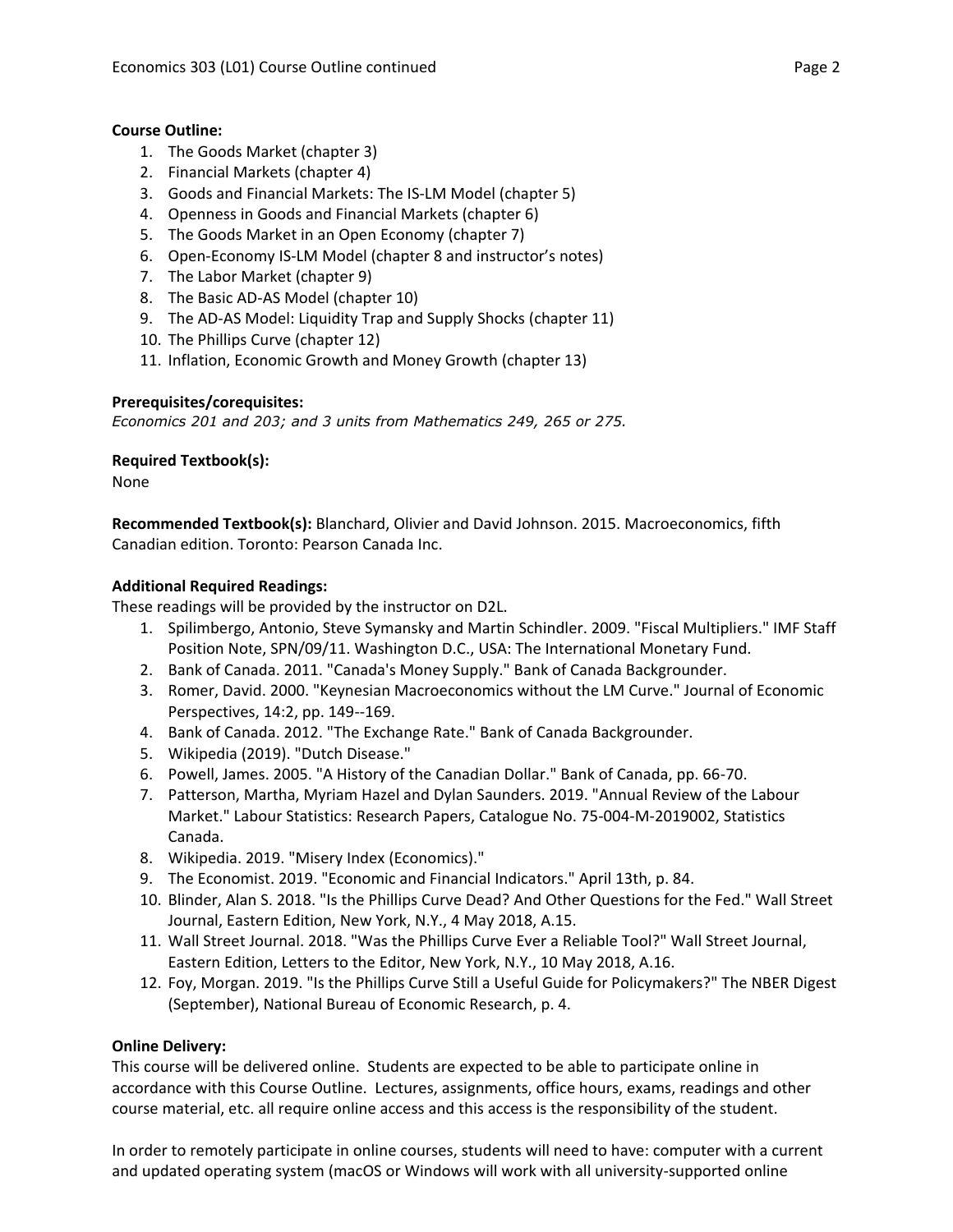learning technologies), a current and updated web browser installed – the latest versions of Firefox, Safari, Chrome or Edge will help to avoid compatibility issues, secure and reliable internet, microphone / headphones, webcam (optional), scanner (or camera to scan your work

#### **Desire2Learn:**

This course will make use of the Desire2Learn (D2L) platform. Students who are registered in the course can log on a[t http://d2l.ucalgary.ca](http://d2l.ucalgary.ca/) through their student centre. Please note that D2L features a class e-mail list that may be used to distribute course-related information. These e-mails go to your University of Calgary e-mail addresses only.

#### **Lectures:**

Lectures will be delivered online at the Registrar scheduled times and delivered using ZOOM. The lectures will be recorded and subsequently posted to D2L.

#### **Tutorials:**

Students are expected to attend "virtually" the tutorial sections to which they have been assigned. Tutorials will be offered online, typically using ZOOM, but can involve moderated discussion boards and curated delivery of alternative online resources. During the tutorials, the TA will discuss pre-assigned questions and additional material relevant to the course that is not covered in lectures.

#### **Grade Determination and Final Examination Details:**

| FIRST MIDTERM EXAM  | 25%  |
|---------------------|------|
| SECOND MIDTERM EXAM | 25%  |
| FINAL EXAMINATION   | 50%  |
|                     | 100% |

The official grading system will be used. See [http://www.ucalgary.ca/pubs/calendar/current/f-1-1.html.](http://www.ucalgary.ca/pubs/calendar/current/f-1-1.html)

A passing grade on any component of the course is not required for a student to pass the course.

If a student's letter grade on the final exam exceeds their midterm(s) letter grade, the weight of the midterm(s) may be transferred to the final exam at the discretion of the instructor. The student must have written the midterm(s) or provided supporting documentation for the absence(s) such as a medical note or statutory declaration.

As per the Writing Across the Curriculum Statement in the Calendar, writing and grading thereof will be a factor in the evaluation of student work. [See https://www.ucalgary.ca/pubs/calendar/current/e-](https://www.ucalgary.ca/pubs/calendar/current/e-2.html)[2.html.](https://www.ucalgary.ca/pubs/calendar/current/e-2.html)

Both midterm exams will be take-home exams designed and intended to be completed in 50 minutes. The exams will be CLOSED book. The exams will be available on D2L. Student will download the exam from D2L, complete the exam, scan it, and submit using Dropbox in D2L. Student will have 50% extra time to complete the exam, at a time of your choosing, within a 24-hour period determined by the instructor.

The final examination will be take-home, comprehensive, and scheduled by the Registrar. Students will download the exam from D2L, complete the exam, scan it, and submit using Dropbox in D2L. Student will have 50% more time to complete the exam, at a time of their choosing, within the 24-hour period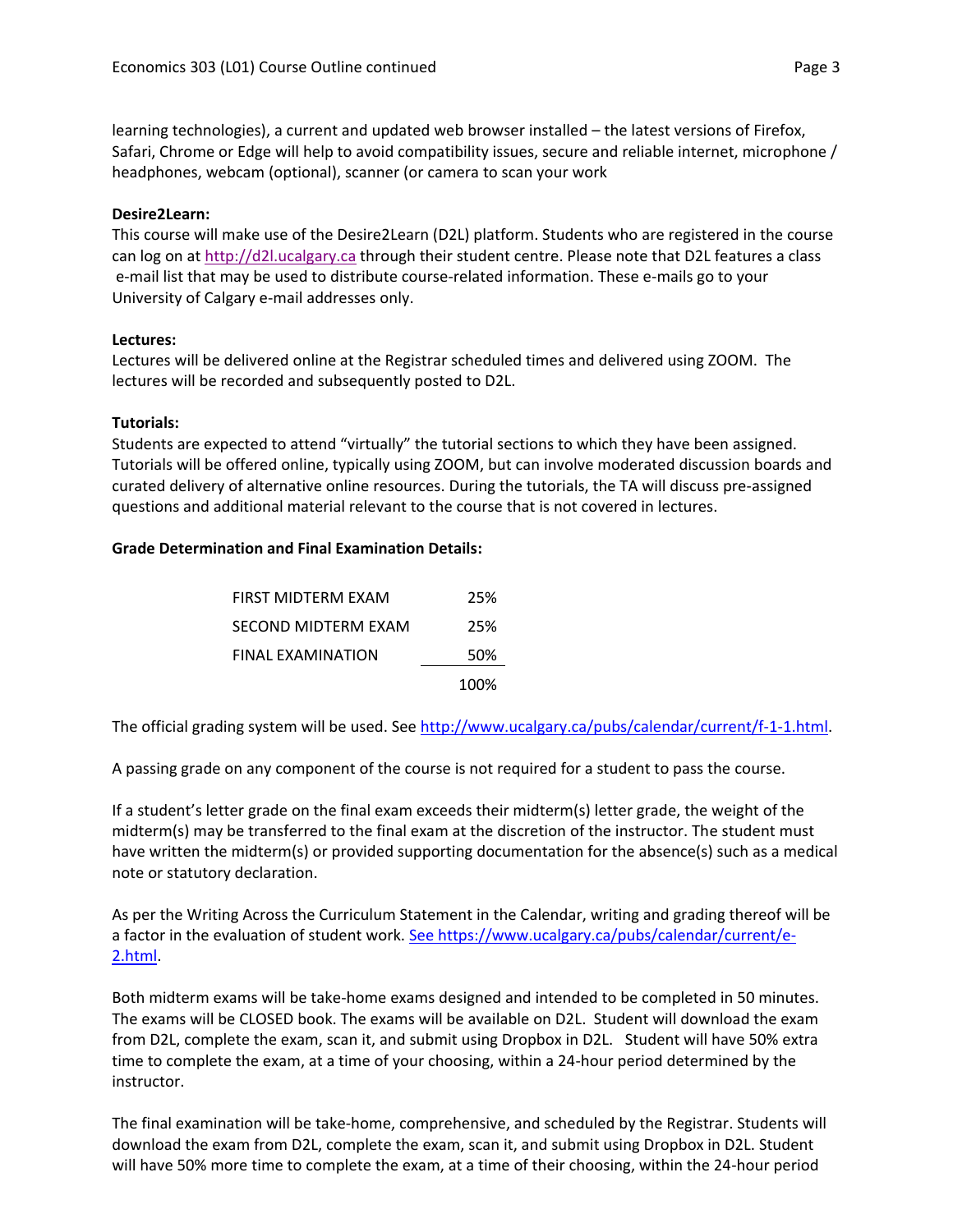that begins 24 hours before the end date of the Registrar's scheduled final exam for this course. The exam is designed and intended to be completed in two hours. The exam will be CLOSED book.

If a student cannot write their final exam on the date assigned by the Registrar's Office, they need to apply for a deferred exam [https://www.ucalgary.ca/pubs/calendar/current/g-6.html.](https://www.ucalgary.ca/pubs/calendar/current/g-6.html) Under no circumstance will this be accommodated by the Department.

Tests and exams WILL NOT involve multiple choice or fill-in-blank questions.

THERE WILL BE NO MAKEUP OR DEFERRED QUIZZES/TESTS/EXAMS under any circumstances, nor may the quizzes/tests/exams be written early. Students unable to write the quizzes/tests/exams because of documented illness, family emergency, religious observance, or university-sanctioned event will have the weight shifted to the final examination; otherwise a grade of zero will be assigned.

# **Reappraisal of Grades and Intellectual Honesty:**

*For Reappraisal of Graded Term Work, see Calendar I.2* <http://www.ucalgary.ca/pubs/calendar/current/i-2.html>

*For Reappraisal of Final Grade, see Calendar I.3* <http://www.ucalgary.ca/pubs/calendar/current/i-3.html>

# **ACADEMIC MISCONDUCT**

Academic Misconduct refers to student behavior that compromises proper assessment of students' academic activities and includes: cheating; fabrication; falsification; plagiarism; unauthorized assistance; failure to comply with an instructor's expectations regarding conduct required of students completing academic assessments in their courses; and failure to comply with exam regulations applied by the Registrar.

Student committing academic misconduct during the final exam will not receive a passing grade on the course.

For information on the Student Academic Misconduct Policy and Procedure please visit: <https://ucalgary.ca/policies/files/policies/student-academic-misconduct-policy.pdf> <https://ucalgary.ca/policies/files/policies/student-academic-misconduct-procedure.pdf>

Additional information is available on the Academic Integrity Website at [https://ucalgary.ca/student](https://ucalgary.ca/student-services/student-success/learning/academic-integrity)[services/student-success/learning/academic-integrity.](https://ucalgary.ca/student-services/student-success/learning/academic-integrity)

# **Academic Accommodations:**

Students seeking an accommodation based on disability or medical concerns should contact Student Accessibility Services; SAS will process the request and issue letters of accommodation to instructors. Students who require an accommodation in relation to their coursework based on a protected ground other than disability should communicate this need in writing to their Instructor. The full policy on Student Accommodations is available at [http://www.ucalgary.ca/policies/files/policies/student](http://www.ucalgary.ca/policies/files/policies/student-accommodation-policy.pdf)[accommodation-policy.pdf.](http://www.ucalgary.ca/policies/files/policies/student-accommodation-policy.pdf)

# **Freedom of Information and Protection of Privacy (FOIP) Act:**

Personal information is collected in accordance with FOIP. Assignments can only be returned to the student and will be accessible only to authorized faculty and staff. For more information, see <http://www.ucalgary.ca/legalservices/files/legalservices/faq-students.pdf> and [http://www.ucalgary.ca/legalservices/files/legalservices/faq-faculty\\_0.pdf.](http://www.ucalgary.ca/legalservices/files/legalservices/faq-faculty_0.pdf)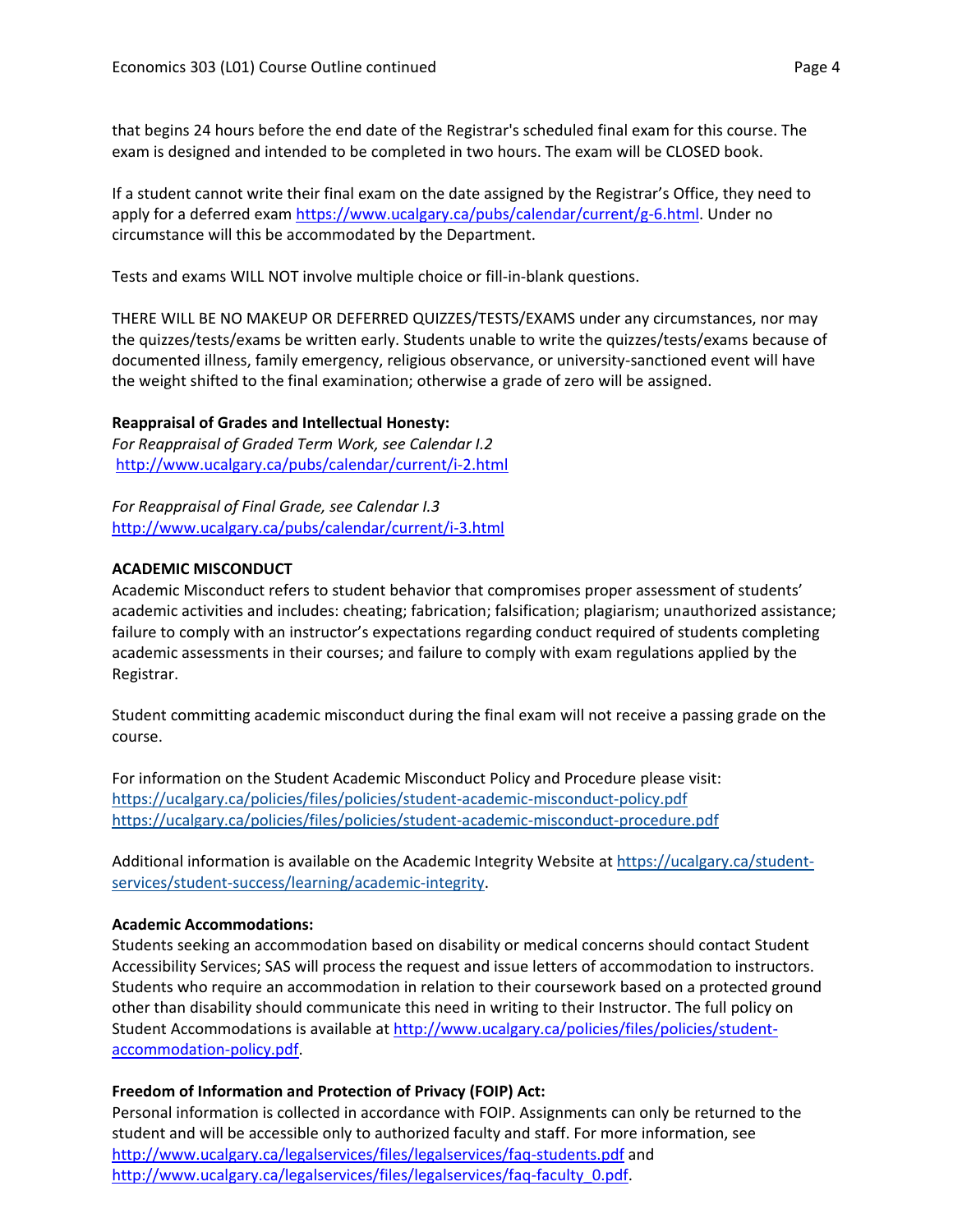#### **Recording of Lectures:**

Recording of lectures is prohibited, except for audio recordings authorized as an accommodation by SAS or an audio recording for individual private study and only with the written permission of the instructor. Any unauthorized electronic or mechanical recording of lectures, their transcription, copying, or distribution, constitutes academic misconduct. See [https://www.ucalgary.ca/pubs/calendar/current/e-](https://www.ucalgary.ca/pubs/calendar/current/e-6.html)[6.html.](https://www.ucalgary.ca/pubs/calendar/current/e-6.html)

#### **Copyright Legislation:**

See the University of Calgary policy on Acceptable Use of Material Protected by Copyright at [www.ucalgary.ca/policies/files/policies/acceptable-use-of-material-protected-by-copyright.pdf.](http://www.ucalgary.ca/policies/files/policies/acceptable-use-of-material-protected-by-copyright.pdf) Students who use material protected by copyright in violation of this policy may be disciplined under the Non-Academic Misconduct Policy.

#### **Important Dates:**

Please check:<http://www.ucalgary.ca/pubs/calendar/current/academic-schedule.html>

#### **Student Organizations:**

Faculty of Arts Students' Association (F.A.S.A.): Economics Department Representative

Office: SS 803, E-mail: [econrep@fasaucalgary.ca](mailto:econrep@fasaucalgary.ca) and Web: [www.fasaucalgary.ca.](http://www.fasaucalgary.ca/)

# Society of Undergraduates in Economics:

[https://www.ucalgarysue.com/.](https://www.ucalgarysue.com/)

Society of Undergraduates in Economics is a student run organization whose main purpose is to assist undergraduate economics students to succeed both academically and socially at the University of Calgary. Services include access to the exam bank, career events such as Industry Night and information sessions, mentorship programs, and social events for members. They invite you to join by contacting SUE at societyofundergradsineconomics@gmail.com.

# **Faculty of Arts Program Advising and Student Information Resources:**

- Have a question, but not sure where to start? The Arts Students' Centre is your information resource for everything in Arts! Drop in at SS102, call them at 403-220-3580, or email them at [artsads@ucalgary.ca.](mailto:artsads@ucalgary.ca) You can also visit the Faculty of Arts website at [http://arts.ucalgary.ca/undergraduate,](http://arts.ucalgary.ca/undergraduate) which has detailed information on common academic concerns, including program planning and advice.
- For registration (add/drop/swap), paying fees and assistance with your Student Centre, contact Enrolment Services at 403-210-ROCK [7625] or visit them in the MacKimmie Library Block.

# **Student Support and Resources:**

- See<https://www.ucalgary.ca/registrar/registration/course-outlines> for information on campus mental health resources, the Student Ombuds' Office, Student Success Centre, Safewalk, and Emergency Evacuation and Assembly.
- Online writing resources are available at [https://ucalgary.ca/student-services/student](https://ucalgary.ca/student-services/student-success/writing-support)[success/writing-support.](https://ucalgary.ca/student-services/student-success/writing-support)